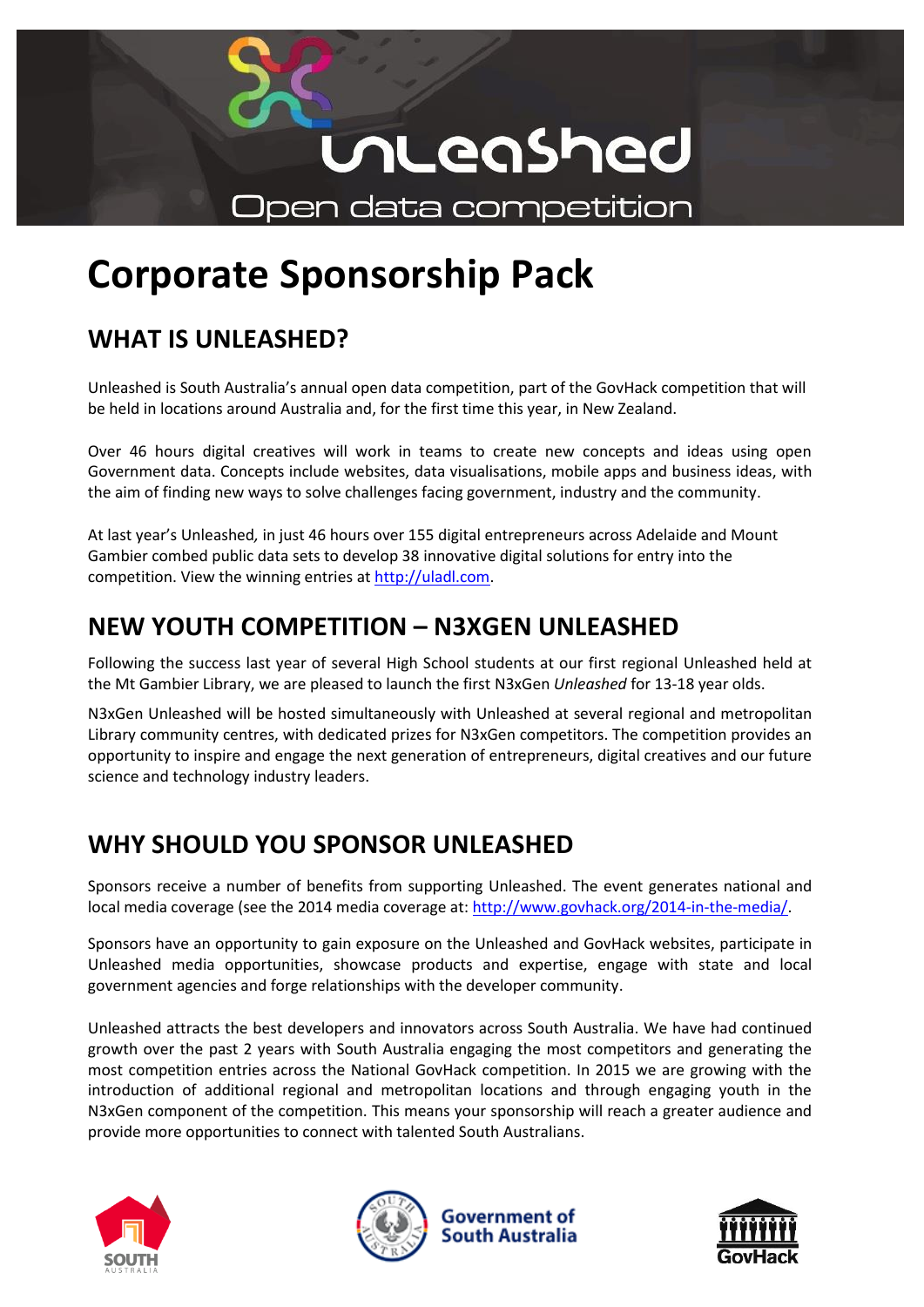# **UNLEASHED SPONSORSHIP PACKAGES**

### **Silver Sponsorship (Value \$2,000)**

Cash sponsorship \$2000 (contributing to prizes and event)

- Hardware / Product prize (minimum 5 items, total value of approximately \$2000)
- In-kind Donations We welcome in-kind sponsorship; please contact us if you think you can contribute; e.g., catering, video production, photography.

### **Gold Sponsorship (Value \$5,000+)**

Gold sponsors may be either \$5000 in cash sponsorship (contributing to prizes and event) or a development prize package.

Development prize packages include one or more of the following:

- Structured incubator programs
- Minimum 6 month membership to an established co-working community
- Graduate or vacationer program placement.

Gold sponsors are entitled to additional benefits (see below) for recognition of their contribution.

### **Platinum Prize Sponsorship (2 available, Value \$10,000+ each)**

Platinum Prize Sponsors support the Unleashed Premier's Award through:

- provision of an accelerator program and support to assist a team in the development of a winning concept, or
- provision of \$10k seed funding to support development of the concept.

Platinum Prize Sponsors are entitled to additional benefits (see below) to recognise their contribution.

### **N3xGen Gold Sponsorship (Finalist Prizes)**

A finalist team from each node of the N3xGen youth competition will compete for the overall South Australian N3xGen prize, to be awarded at the Unleashed Awards Night. The prize package sponsor will provide a hardware or product prize (5 units, \$5000+ total value) to be awarded to a youth team that produces the overall best concept in the state.

### **N3XGEN NODE SPONSORSHIP**

As mentioned above *N3xGen Unleashed* will be hosted at several regional and metropolitan community centres (e.g. Libraries) with dedicated prizes for Local youth *N3xGen* competitors. Initial plans indicate that the following location will be on board if they can receive adequate sponsorship.

- Mount Gambier Public Library– South East of South Australia Region
- Woodcroft Public Library Southern Suburbs metropolitan Adelaide
- City Playford Library Northern Suburbs metropolitan Adelaide

We invite you to consider sponsoring one or more of these Node events with the provision of hardware prizes, event funding or donations of in-kind services or products. Please contact [unleashed@sa.gov.au](mailto:unleashed@sa.gov.au) to register your interest and discuss options.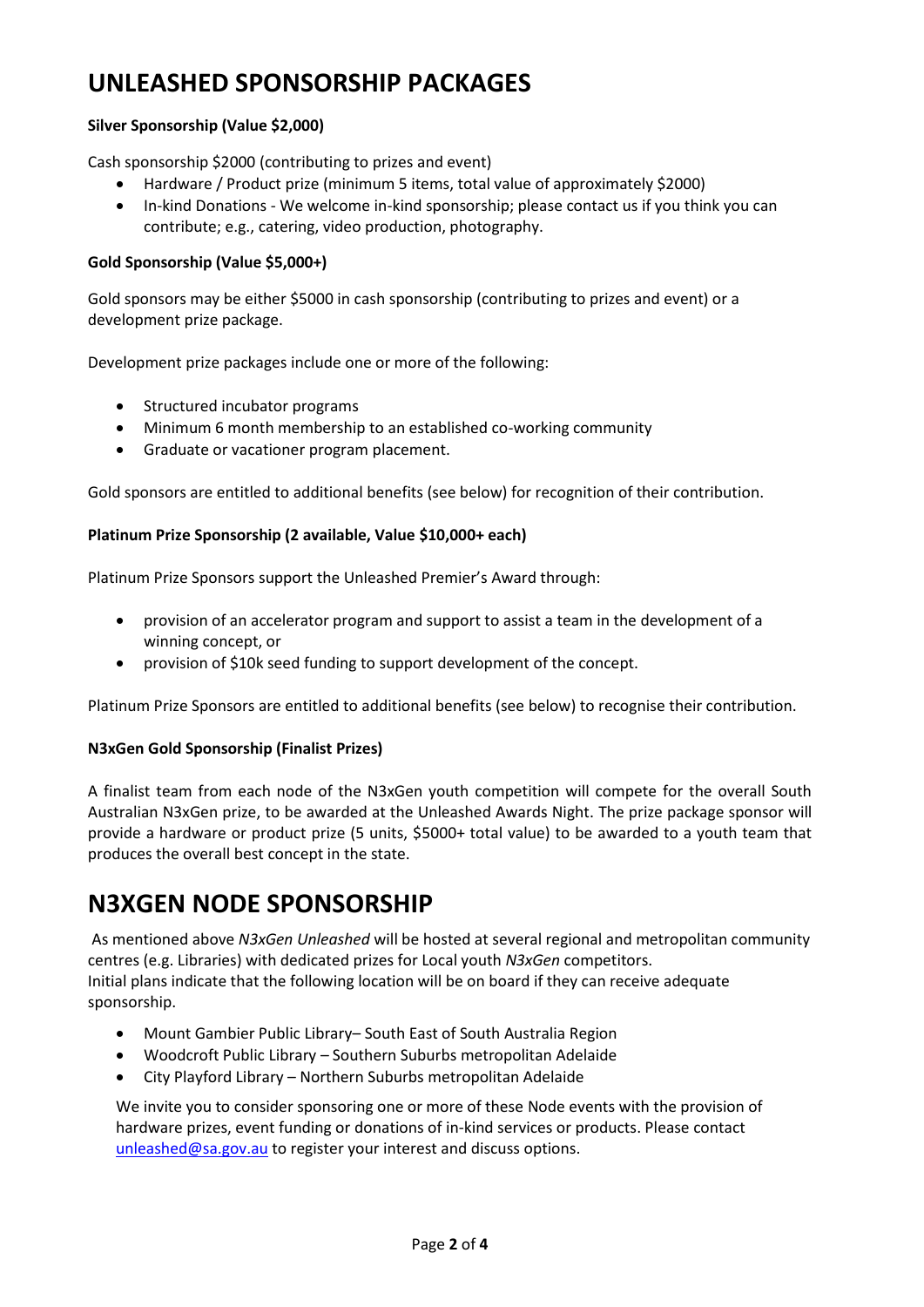# **SPONSORSHIP ENTITLEMENTS**

This applies only to Unleashed Open Data Competition sponsors and N3xGen finalist Prize sponsor

### **All Sponsors**

- An invitation to be on a judging panel for the Unleashed competition
- An invitation to the Unleashed Connections Event, Unleashed Competition weekend and awards night as a VIP
- The opportunity to provide appropriate digital materials and merchandise for distribution at the events
- Your logo on an Unleashed digital sponsor banner for promotion purposes
- Opportunity to promote organisation and logos in association with all communication about the sponsored prize
- Acknowledgment on Unleashed website with link back to your website
- Acknowledgement on the National GovHack website South Australia Official location page with link back to your website
- Photo opportunity with the winners of your sponsored prize at the Awards Night.

### **Gold + Platinum Sponsors**

As well as the above benefits, Gold and Platinum Sponsors will have the following additional benefits at both the Unleashed event weekend and the awards night:

- Verbal recognition as part of convenor/MC scripts
- Display of your own company banner(s) for the duration of the Unleashed event(s) (Banners to be provided by sponsor.)
- Corporate logo recognition in any audio-visual components of the event(s).

#### **Platinum Sponsors**

As well as all of the above benefits, Platinum Sponsors will have the following additional benefits at both the Unleashed event weekend and the awards Night:

- A few minutes at the Unleashed Opening night or Awards Night to address attendees
- Opportunity to present an award at the Awards Night
- Recognition in media releases as a platinum sponsor.

Platinum sponsors have the largest banner space and most prominent position at physical events as well as most prominent position on the website and on all correspondence.

# **WHAT IS THE PROCESS**

To nominate for sponsorship request a *Sponsorship Nomination form and complete* with your details. To discuss opportunities or other options please contact Alysha Thomas Phone: (08) 8226 2387.